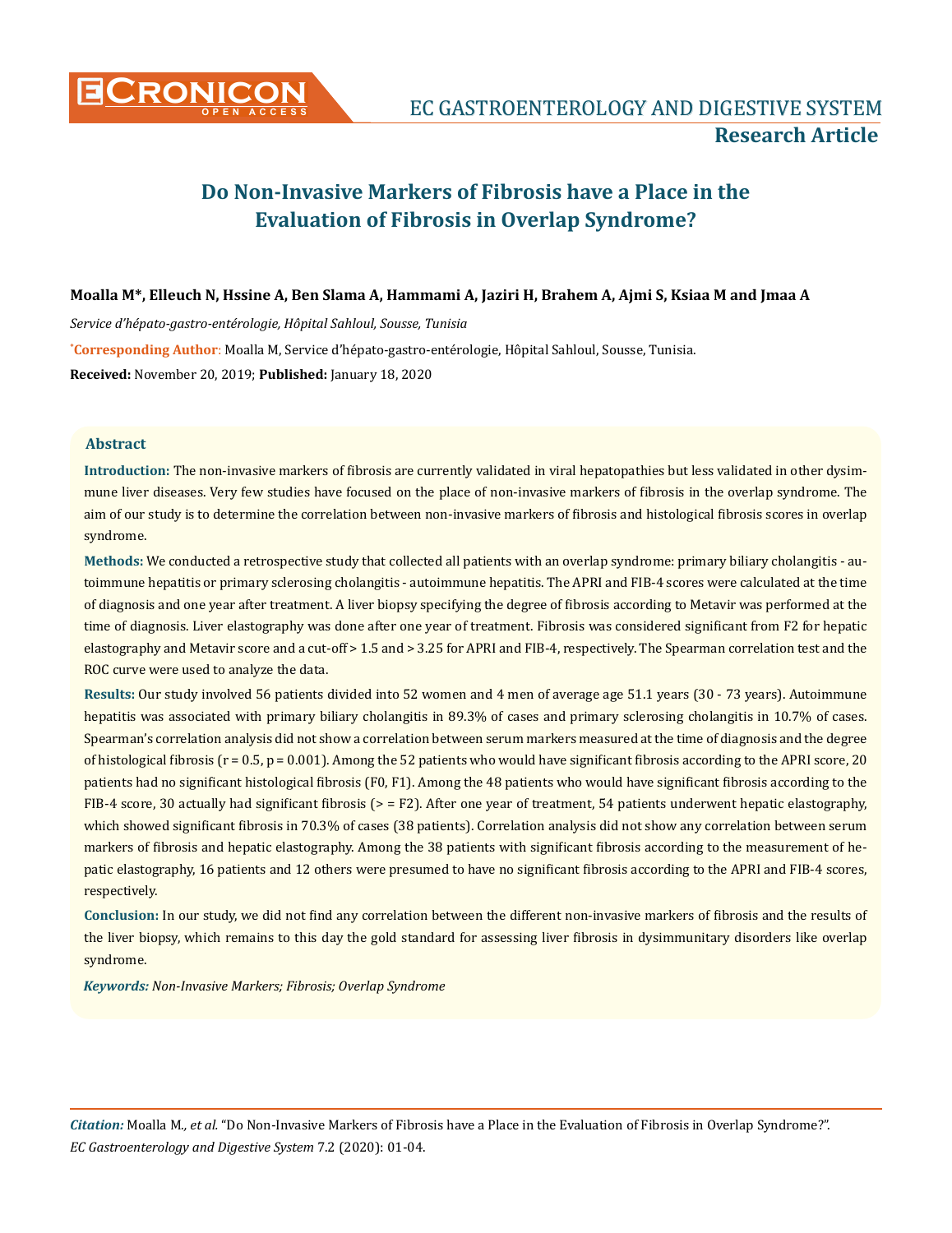## **Abbreviations**

OS: Overlap Syndrome; AIH: Autoimmune Hepatitis; PBC: Primary Biliary Cholangitis; PSC: Primary Sclerosing Cholangitis; ALP: Alkaline Phosphatase; GGT: Gamma Glutamyl-Transpeptidase; ULN: Upper Limit of Normal; AMA: Anti-Mitochondrial Antibody; ALT: Alanine Aminotransferase; ASMA: Anti-Smooth Muscle Antibody; EASL: European Association for the Study of the Liver; SPSS: Statistical Package for the Social Sciences; NAFLD: Non Alcoholic Fatty Liver Disease

## **Introduction**

The overlap syndrome (OS) is an uncommon liver disease. It's a variant of hepatopathy in which characteristics of autoimmune hepatitis (AIH) are simultaneously or consecutively associated with primary biliary cholangitis (PBC) or primary sclerosing cholangitis (PSC) criteria. AIH-PBC OS diagnosis is mostly based on "Paris criteria" [1,2] which requires the presence of at least two of three features for the diagnosis of PBC and AIH.

The PBC criteria are as follows:

- 1) ALP > 2 times ULN or GGT > 5 times ULN;
- 2) presence of AMAs;
- 3) florid bile duct lesions in the liver biopsy specimen.

For AIH, the criteria are as follows:

- 1) ALT levels >5 times ULN;
- 2) Serum immunoglobulin G levels >2 times ULN or positive ASMAs;
- 3) Moderate or severe periportal or periseptal lymphocytic piecemeal necrosis in the liver biopsy specimen.

AIH-PSC OS diagnosis is less codified and is based on the combination of biologic, immunologic, radiological and histological arguments.

The assessment of the fibrosis degree and detection of cirrhosis represent the most relevant clinical endpoint in every hepatopathy but since liver biopsy is an invasive procedure, it was performed only in few patients. Thus, non invasive tests have emerged: the measurement of liver stiffness or elastography and scores based on biological markers. The non-invasive markers of fibrosis are currently validated in viral hepatopathies but less validated in other dysimmune liver diseases [3]. Very few studies have focused on the place of non-invasive markers of fibrosis in the OS. The aim of our study is to determine the correlation between non-invasive markers of fibrosis such as the APRI and FIB-4 scores and histological fibrosis scores in OS.

#### **Patients and Methods**

We conducted a retrospective study that included all patients with an OS in the gastro-enterology department in Sahloul hospital. In our study, we chose to assess the APRI and FIB-4 scores to evaluate fibrosis degree. APRI or AST to Platelet Ratio corresponds to AST (/  $ULN$ /platelet (10°/L) x 100. FIB-4 score is age (yr) x AST [U/L]/(platelets [10°/L] x (ALT [U/L])<sup>1/2</sup>. These two scores were calculated at the time of diagnosis and one year after treatment. A liver biopsy specifying the degree of fibrosis according to Metavir was performed at the time of diagnosis. Liver elastography was performed one year after treatment. Fibrosis was considered significant from F2 for hepatic elastography and Metavir score and a cut-off > 1.5 and > 3.25 for APRI and FIB-4, respectively. These cut-offs were the ones validated in EASL in chronic hepatitis C [8]. The Spearman correlation test and the ROC curve were used to analyze the data using the SPSS version 20 software.

02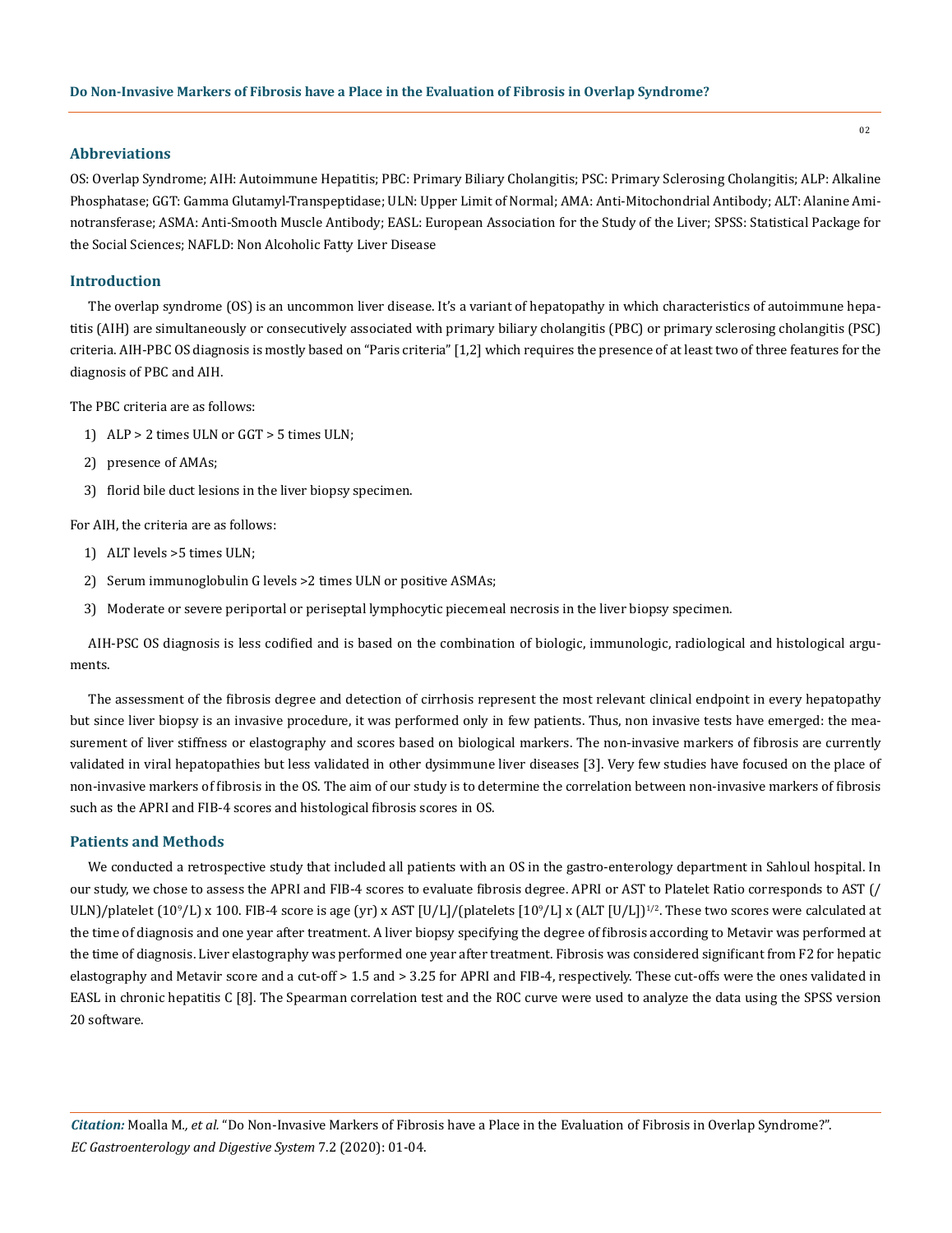## **Results**

**Variable Before treatment One year after treatment** Age (years)  $\begin{array}{|l|} 51,1 \pm 13,01 \end{array}$  52,1  $\pm 13,01$ ASAT  $(u/l)$  188,66 ± 159,65 58,33 ± 53,43 ALAT  $(u/l)$  169,18 ± 159,05 53,85 ± 63,87 BT ( $\mu$ mol/L) | 71,18 ± 89,74 PLQ (\*10<sup>3</sup> μL) 243 ± 138 215 ± 100 ALB  $(g/I)$   $29,71 \pm 5,43$  -APRI score  $2,68 \pm 2,82$  0,73  $\pm$  0,61 FIB4 score  $\Big|$  5,29 ± 4,93 2,34 ± 1,62

Our study involved 56 patients divided into 52 women and 4 men of average age 51.1 years (30-73 years). AIH was associated with PBC in 89.3% of cases (50 patients) and PSC in 10.7% of cases (6 patients).

*Table 1: Demographic, biological characteristics and fibrosis scores before and after treatment.*

Spearman's correlation analysis did not show a correlation between serum markers measured at the time of diagnosis and the degree of histological fibrosis ( $r = 0.5$ ,  $p = 0.001$ ). Among the 52 patients who would have significant fibrosis according to the APRI score, 20 patients had no significant histological fibrosis (F0, F1). Among the 48 patients who would have significant fibrosis according to the FIB-4 score, 30 actually had significant fibrosis  $(>=$  F2 $).$ 

After one year of treatment, 54 patients underwent hepatic elastography, which showed significant fibrosis in 70.3% of cases (38 patients). Correlation analysis did not show any correlation between serum markers of fibrosis and hepatic elastography. Among the 38 patients with significant fibrosis according to the measurement of hepatic elastography, 16 patients and 12 others were presumed to have no significant fibrosis according to the APRI and FIB-4 scores, respectively.

## **Discussion**

Overlap syndrome is a rare hepatopathy. The frequency of AIH-PBC OS varies from 2.1 to 20% of all CBP and HAI diagnosed as such. The mean age in the study of Chazouillères., *et al*. was 51 years [1,4-6]. The frequency of AIH-PSC OS within cohorts of AIH patients ranges from 1.7 - 12.5% [7-9]. The average diagnosis age in AIH/PSC ranged from 24 - 27 years [7,8].

The AIH-PBC OS was more frequent in females [1,4,5] as demonstrated in our study while the AIH/PSC OS concerned mainly men [7].

Many serum biomarkers have emerged for the assessment of liver fibrosis, mainly in patients with chronic hepatitis C. their advantages are their good reproducibility, their no cost availability and their safety compared to liver biopsy. However, none are liver specific and they may be influenced by any intercurrent condition [3]. The most widely used and validated tests are the Fibrotest and APRI score mainly in chronic hepatitis C and they are reliable in the diagnosis of either significant fibrosis and cirrhosis. The FIB-4 score was validated as well. APRI and FIB-4 scores were validated in alcoholic liver disease and NAFLD respectively [3]. Since the Fibrotest require the measurement of α-2-macroglobulin, apolipoprotein A1, haptoglobin which are costly and not available in our hospital, we based our study on the APRI and FIB-4 scores. As mentioned by the EASL, no single serum biomarker was able to differentiate between early and advanced fibrosis in PBC [3]. There was not enough data for the PSC patients. In AIH, non-invasive tests may be useful for monitoring response to treatment. However, they are still not validated in evaluating fibrosis degree. Our study showed no correlation between these scores and Metavir score nor elastometry in detecting advanced fibrosis.

*Citation:* Moalla M*., et al.* "Do Non-Invasive Markers of Fibrosis have a Place in the Evaluation of Fibrosis in Overlap Syndrome?". *EC Gastroenterology and Digestive System* 7.2 (2020): 01-04.